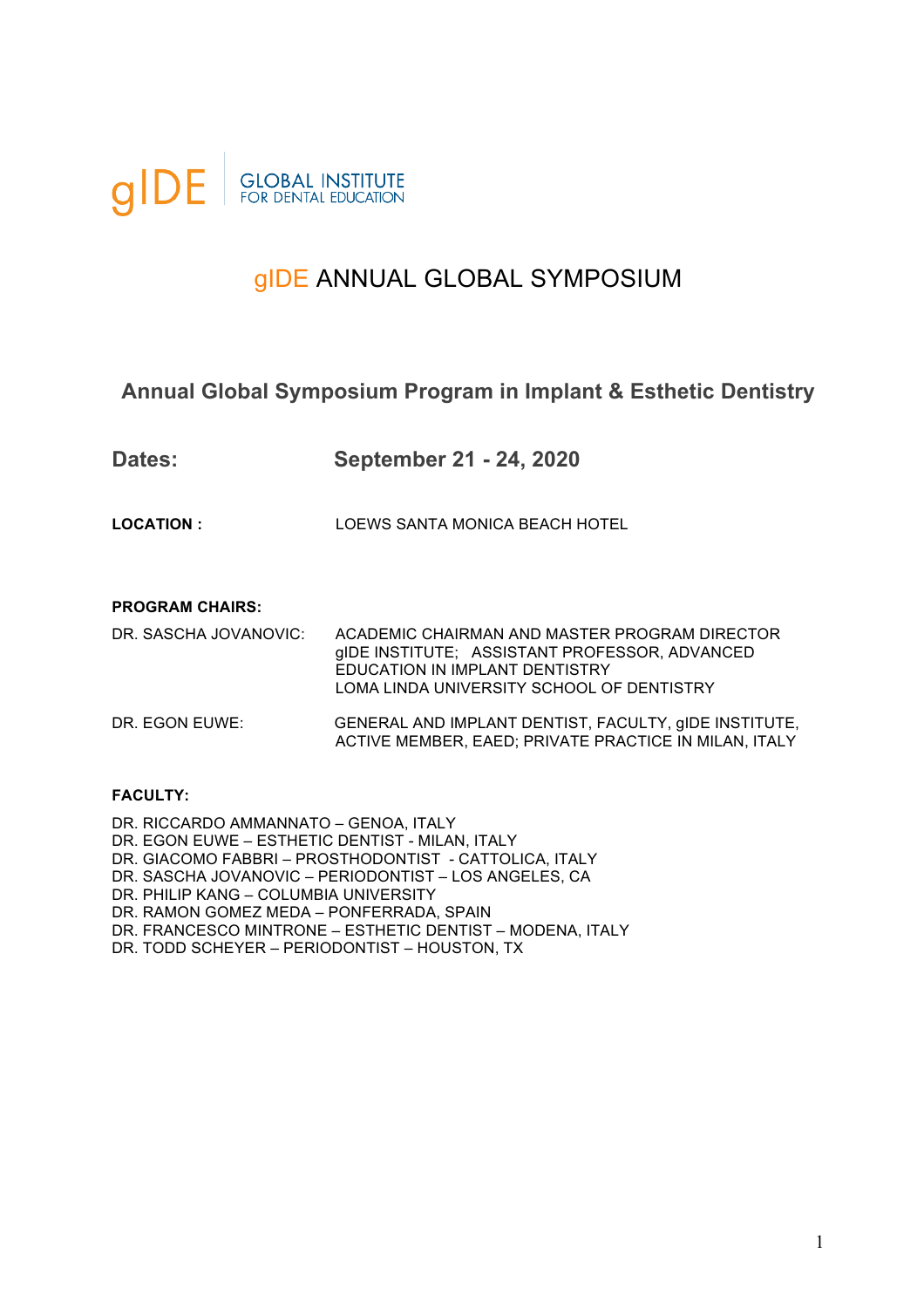#### **Day 1 of Program: Monday, September 21, 2020 Annual Global Symposium**

| <b>Time</b>       | <b>Topic</b>                                                                                                 | <b>Speaker</b>                                       |
|-------------------|--------------------------------------------------------------------------------------------------------------|------------------------------------------------------|
| $7:30 - 8:45$ AM  | <b>Registration and Continental</b><br><b>Breakfast</b>                                                      |                                                      |
|                   | Welcome                                                                                                      | Dr. Sascha Jovanovic                                 |
| $8:45 - 9:00$ AM  |                                                                                                              | Dr. Egon Euwe:<br>Moderator                          |
| $9:00 - 10:30$ AM | Lecture:<br>When and how to restore<br>posterior dentition through direct<br>and indirect adhesive solutions | DR. RICCARDO<br><b>AMMANNATO</b><br>Genoa, Italy     |
| $10:30 - 11:00AM$ | <b>Break</b>                                                                                                 |                                                      |
| $11:00 - 12:30PM$ | Lecture:<br>Worn dentition? Direct and<br>indirect adhesive management<br>through a non invasive<br>approach | DR. RICCARDO<br><b>AMMANNATO</b><br>Genoa, Italy     |
| $12:30 - 1:30$ PM | <b>Lunch Break</b>                                                                                           |                                                      |
| $1:30 - 3:00$ PM  | Lecture:<br>"Treatment of Periodontitis and<br>Peri-implantitis: Is Laser a<br>Viable Option?"               | <b>DR. PHILIP KANG</b><br><b>Columbia University</b> |
| $3:00 - 3:30$ PM  | <b>Break</b>                                                                                                 |                                                      |
| $3:30 - 5:15$ PM  | Live Surgery:<br>Esthetic surgical implant<br>placement after vertical GBR                                   | DR. SASCHA<br><b>JOVANOVIC</b><br>gIDE Los Angeles   |
| $5:15 - 5:45$ PM  | Discussion and Q & A                                                                                         |                                                      |
| $5:45 - 7:00$ PM  | <b>Welcome Reception</b>                                                                                     | <b>Exhibit Hall</b>                                  |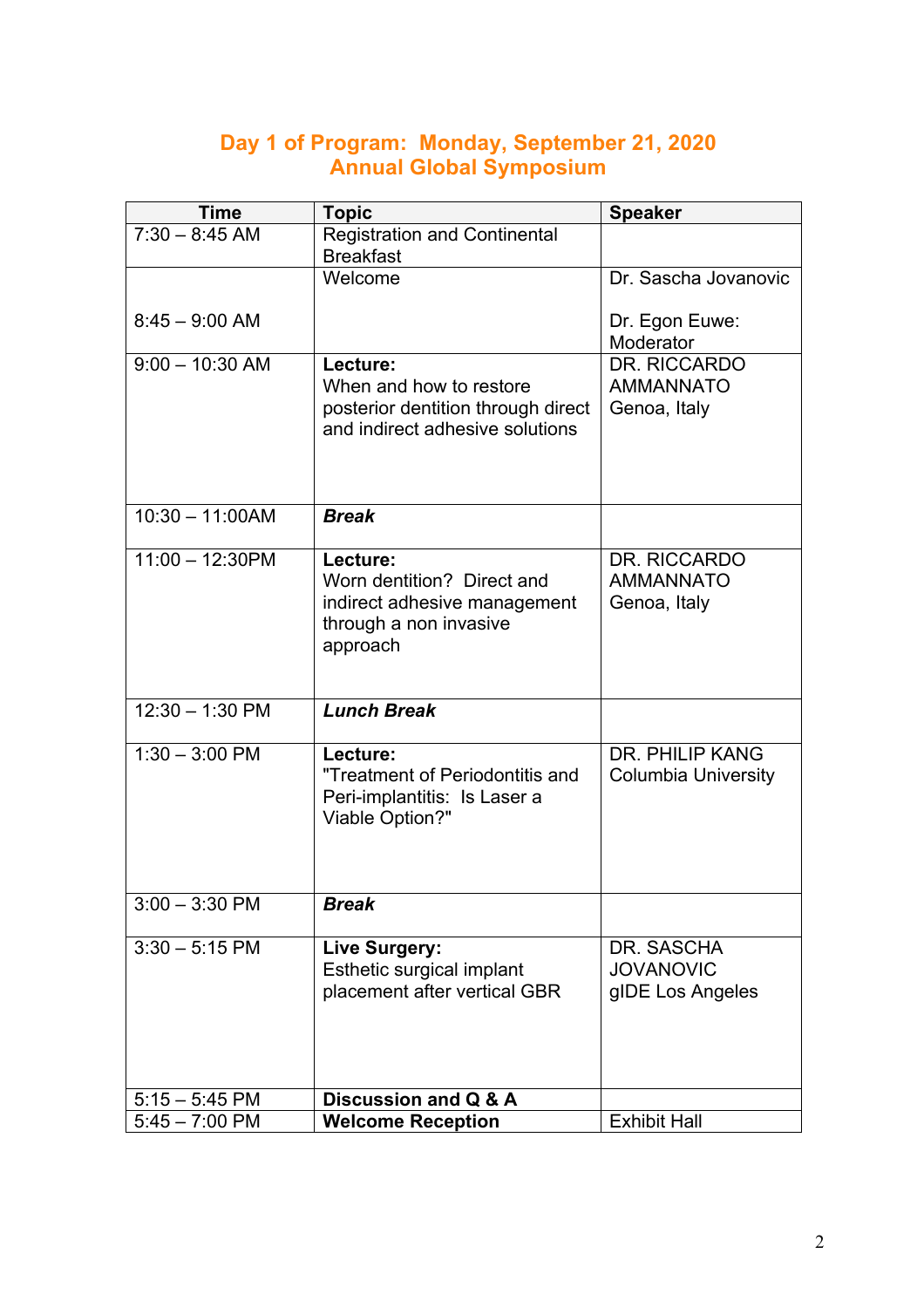#### **Day 2 of Program: Tuesday, September 22, 2020 Annual Global Symposium**

| <b>Time</b>              | <b>Topic</b>                                                                     | <b>Speaker</b>                      |
|--------------------------|----------------------------------------------------------------------------------|-------------------------------------|
| $8:00 - 9:00$ AM         | <b>Continental Breakfast</b>                                                     |                                     |
| $9:00 - 10:30$ AM        | Lecture:<br>The future of dentistry powered<br>by Artificial Intelligence (A.I.) | DR. KYLE STANLEY<br>Los Angeles, CA |
| $10:30 - 11:00AM$        | $B$ rea $\overline{k}$                                                           |                                     |
| $11:00 - 12:30PM$        | Lecture:<br>Digital Dentistry in 2020                                            | DR. FRANCESCO<br><b>MINTRONE</b>    |
| $12:30 - 1:30$ PM        | Lunch:                                                                           | Palisades Room C-D                  |
| $1:30 - 3:00 \text{ PM}$ | Lecture:<br>Soft tissue biomaterials vs.<br>autogenous grafts                    | DR. SASCHA<br><b>JOVANOVIC</b>      |
| $3:00 - 3:30$ PM         | <b>Break</b>                                                                     |                                     |
| $3:30 - 5:00$ PM         | Lecture:<br>Sinus augmentation: What is<br>changing for 2020                     | DR. EGON EUWE                       |
| $5:00 - 5:30$ PM         | Discussion and Q & A                                                             |                                     |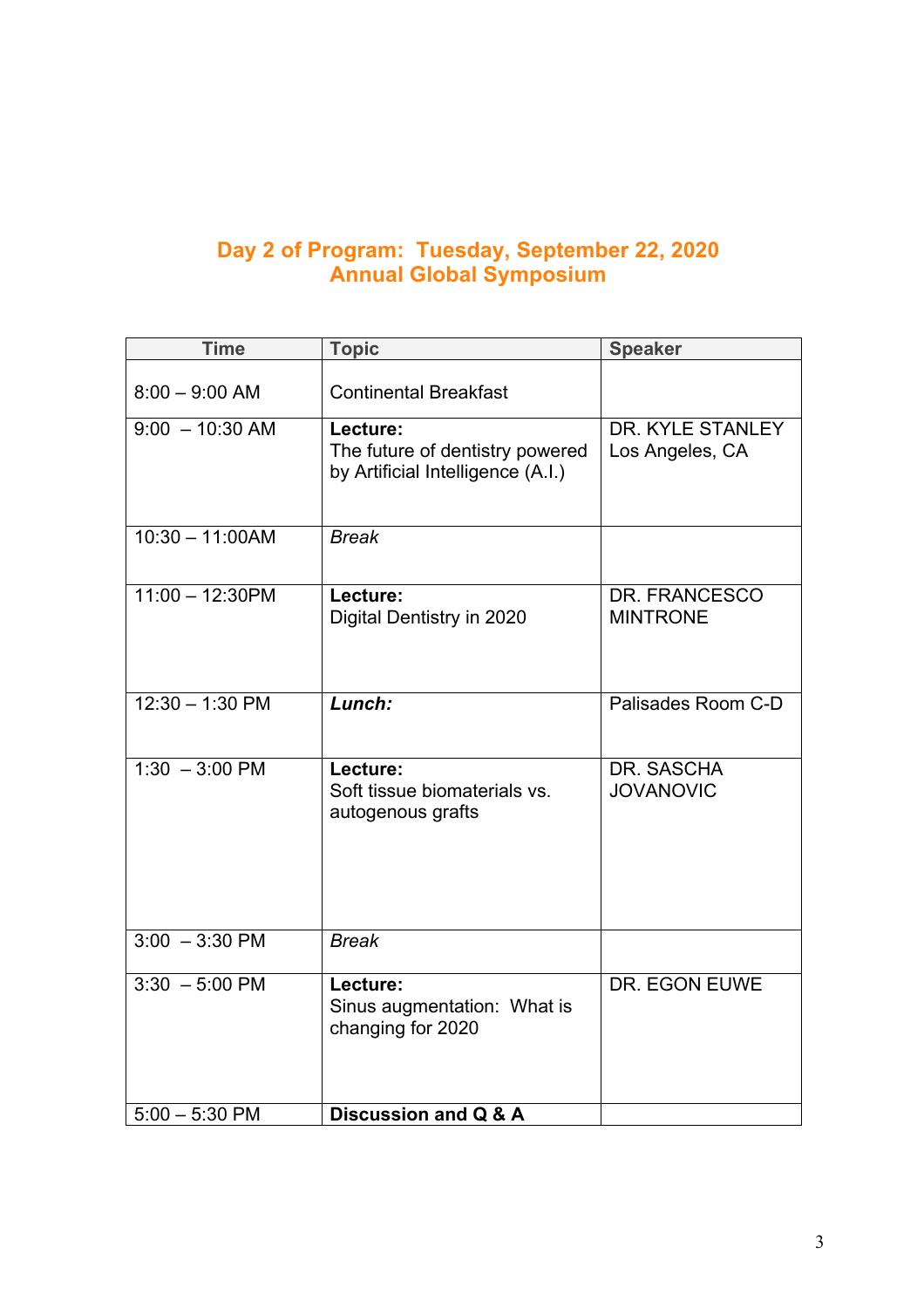#### **Day 3 of Program: Wednesday, September 23, 2020 Annual Global Symposium**

| <b>Time</b>                | <b>Topic</b>                                                                                                                                       | <b>Speaker</b>                                      |
|----------------------------|----------------------------------------------------------------------------------------------------------------------------------------------------|-----------------------------------------------------|
| $8:00 - 9:00$ AM           | <b>Continental Breakfast</b>                                                                                                                       |                                                     |
| $9:00 - 10:30$ AM          | Lecture:<br>3D Horizontal & Vertical GBR<br>Regeneration                                                                                           | DR. RAMON GOMEZ<br><b>MEDA</b><br>Ponferrada, Spain |
| $10:30 - 11:00AM$          | <b>Break</b>                                                                                                                                       |                                                     |
| $11:00 - 12:30 \text{ PM}$ | Lecture continued:<br>Soft tissue management<br>before, during, and after GBR                                                                      | DR. RAMON GOMEZ<br><b>MEDA</b><br>Ponferrada, Spain |
| $12:30 - 1:30$ PM          | Lunch                                                                                                                                              |                                                     |
| $1:30 - 3:00$ PM           | Lecture:<br>Soft tissue regeneration around<br>natural teeth and implants -<br>from bone substitutes, to<br>growth factors, to membranes           | DR. TODD<br><b>SCHEYER</b><br>Houston, Texas        |
| $3:00 - 3:30$ PM           | <b>Break</b>                                                                                                                                       |                                                     |
| $3:30 - 5:00$ PM           | Lecture continued:<br>Soft tissue regeneration around<br>natural teeth and implants -<br>from bone substitutes, to<br>growth factors, to membranes | DR. TODD<br><b>SCHEYER</b><br>Houston, Texas        |
| $5:00 - 5:30$ PM           | Discussion and Q & A                                                                                                                               |                                                     |